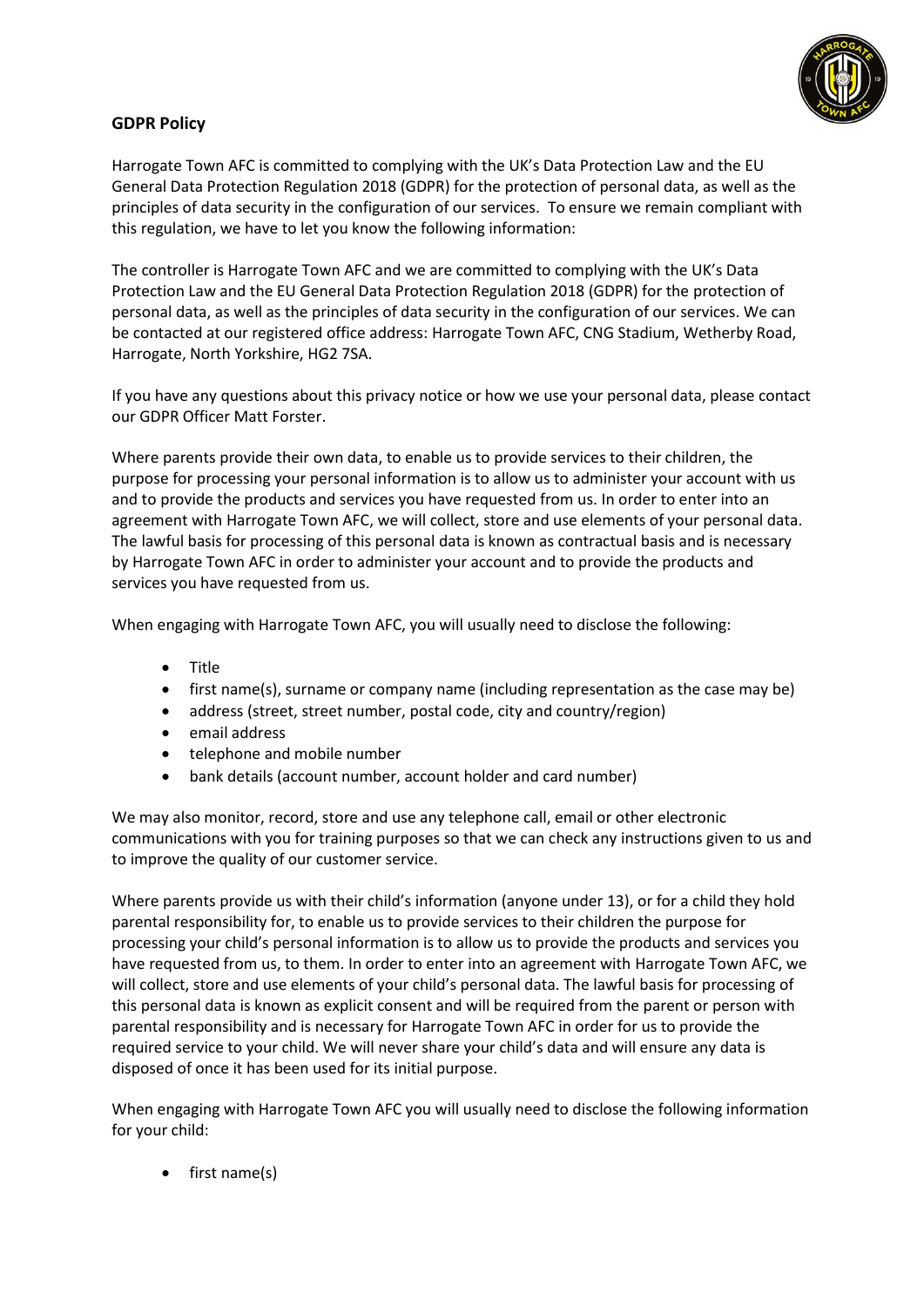

- address (street, street number, postal code, city and country/region)
- emergency contact details
- previous and existing medical conditions
- dietary requirements
- sex and ethnicity

Where anyone over the age of 13 provides us with their information to enable us to provide services to them, the purpose for processing their personal information is to allow us to provide the products and services you have requested from us. In order to enter into an agreement with Harrogate Town AFC, we will collect, store and use elements of your personal data. The lawful basis for processing of this personal data is known as explicit consent and is necessary by Harrogate Town AFC in order for us to provide the required service to you.

When engaging with Harrogate Town AFC, you will usually need to disclose the following information:

- title
- first name(s), surname or company name (including representation as the case may be)
- address (street, street number, postal code, city and country/region)
- email address
- telephone and mobile number
- bank details (account number, account holder and card number)
- medical information

We will also process your details through our internal systems to enable us to send you relevant communications. The lawful basis for processing this information internally will be Legitimate Interests. Any email or text communications we send will however comply with the Privacy and E-Communications Regulation (PECR). If you have chosen to opt-in to our direct marketing communications, we will use your information to tell you about products and services available from us which may be of interest to you. We may also use your information to tell you about products and services from our approved partners. You have a right to opt-out of our direct marketing communications at any time. You can opt-out by following the unsubscribe instructions or by emailing our compliance officer.

Data will not be stored from enquiries, only registered participants/parents or guardians of registered participants.

We may send or share your personal information with the following recipients:

- our Customer Service Relations (CRM) software
- the English Football League

Or:

• other parties where you have given us your consent to do so if it is necessary for the performance of an agreement of which you will be made aware in order to obtain professional advice (e.g. legal advice) we or others need to investigate or prevent crime (e.g. to fraud prevention agencies) the law permits or requires it a regulatory or governmental body requests or requires it, even without your consent there is a duty to the public to reveal the information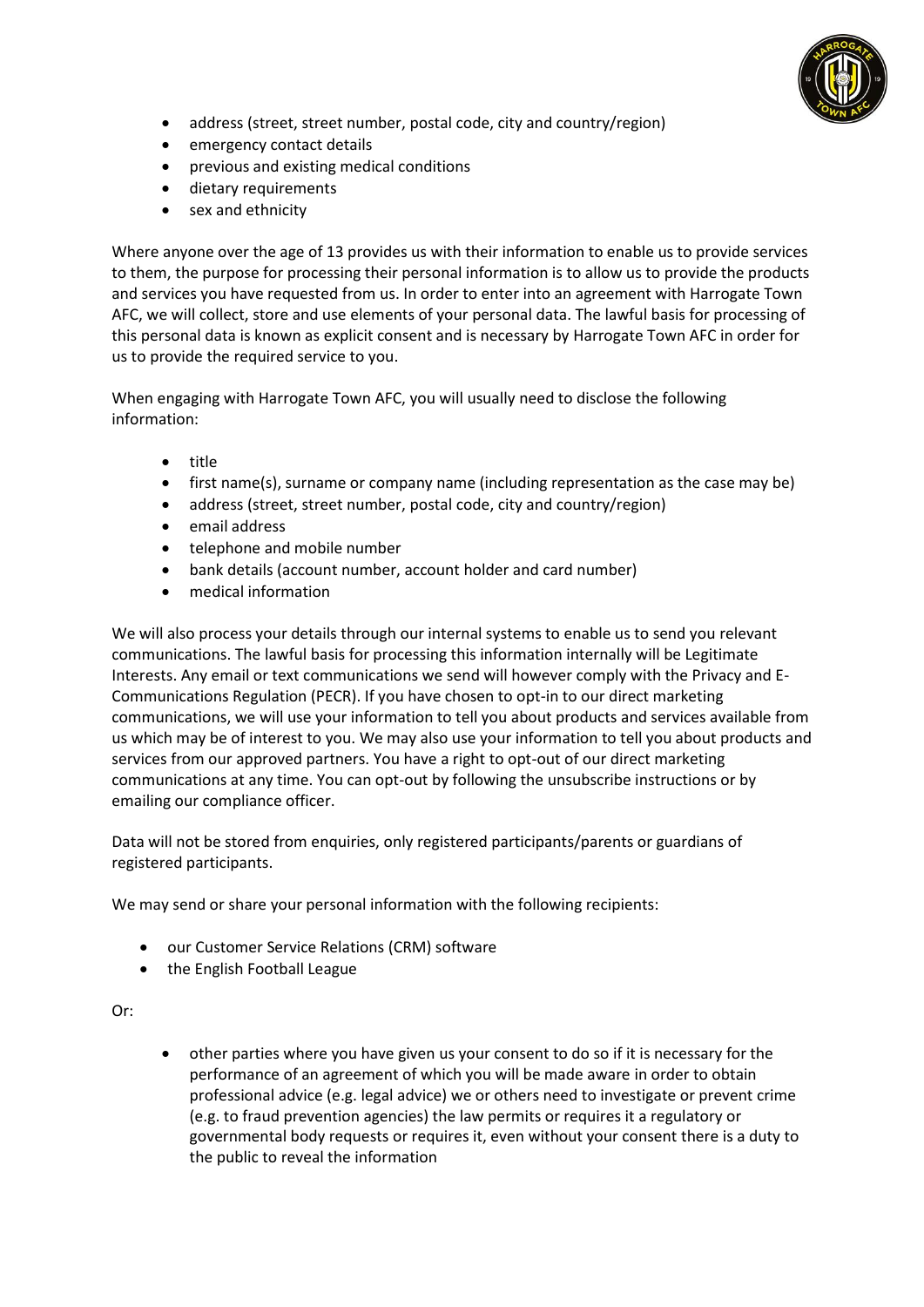

Where possible, Harrogate Town AFC will take steps to erase any personal data that is no longer necessary for the purposes for which it is collected or otherwise processed, or if you have withdrawn consent for its processing and retention. As a general rule, if you currently have a contract or intend to enter into a contract with Harrogate Town AFC, we will store the data for a period of six years after the contract ends, for compliance with our general legal obligations and for the exercise or defence of any legal claims.

Under the GDPR 2018, you have the right to 'block' or request the deletion or removal of personal data to prevent further processing. This right to erasure is also known as 'the right to be forgotten.' Specific circumstances in which you can request the deletion or removal of personal data include:

- where the personal data is no longer necessary for the purposes for which it is collected or otherwise processed
- where you withdraw consent
- when you object to the processing and there is no overriding legitimate interest for continuing the processing
- where the personal data was unlawfully processed (i.e. otherwise in breach of the GDPR)
- where the personal data has to be erased in order to comply with a legal obligation
- in case a deletion is not possible due to legal, statutory or contractual retention periods, or if it requires disproportionate efforts or prejudices your legitimate interests, the data will be blocked instead of deleted.

You also have the right to see what personal information we are processing. This can be requested by emailing our GDPR Officer. There will be no charge for this service. If, however, you log multiple requests, then there may be nominal charge, which we will request to cover the administration of these requests.

You may also request from us a copy of the personal data which has been processed through automated means. This will be provided in a structured, commonly used, and machine-readable format (where technically feasible) which you may then transmit to another controller. You have the right to request us to send this to another controller on your behalf, but only if this is technically feasible for us to do so.

You have the right to withdraw your consent for us to collect, process and store your data at any time. If you wish to withdraw your consent, please confirm this in writing to our compliance officer

If you have a complaint about any aspect of data protection or if you feel your privacy has been breached by us, we would like to hear from you. To help us investigate and resolve your concerns as quickly as possible, please contact our GDPR Officer.

If you are unhappy with the final response you have received from Harrogate Town AFC, you have the right to complain to the supervisory authority, the Information Commissioner's Office (ICO). You can contact the ICO on 0303 123 1113 or by visiting their website[: https://ico.org.uk/](https://ico.org.uk/)

You will be required to provide personal data, and this is a requirement so we can provide the services that we offer you. You are obliged to provide this data. Failure to provide this personal data may mean we will be unable to execute your request and could result in termination of our services.